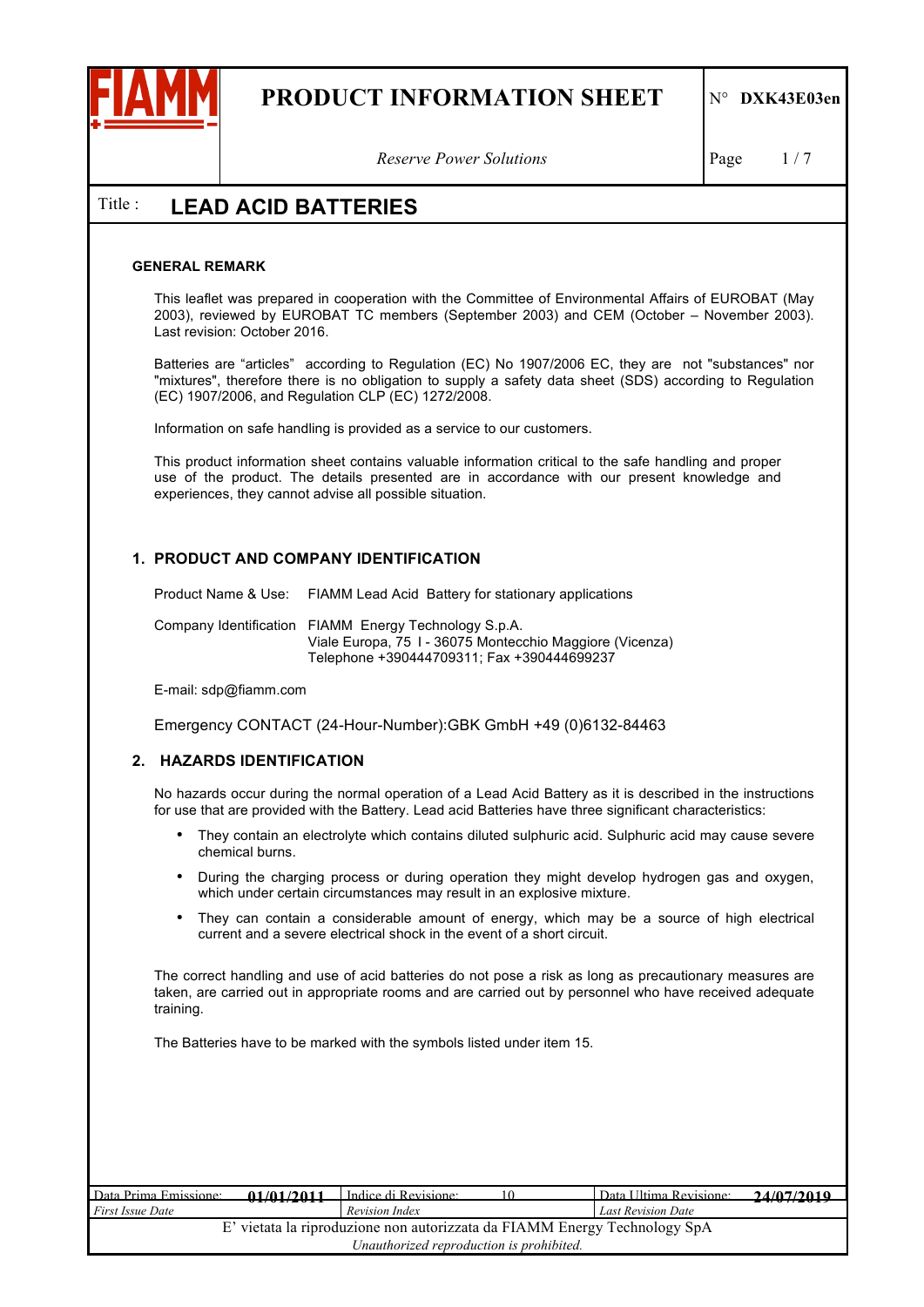

*Reserve Power Solutions* Page 2/7

### Title : **LEAD ACID BATTERIES**

#### **3. COMPOSITION / INFORMATION ON INGREDIENTS**

| CAS no.                                                                     | Index<br><b>Numbers</b> | <b>Description</b>                                                                                      | Content <sup>1)</sup><br>[% of weight] | <b>Hazards Category and</b><br><b>Statement Code</b>                                                                                                                        |
|-----------------------------------------------------------------------------|-------------------------|---------------------------------------------------------------------------------------------------------|----------------------------------------|-----------------------------------------------------------------------------------------------------------------------------------------------------------------------------|
| 7439-92-1                                                                   | 082-014-00-7            | Lead Grid<br>(massive lead, lead alloys)                                                                | $~\sim$ 32                             | Repr. 1A - H360FD<br>$Lact - H362$<br>STOT RE $1 - H372$                                                                                                                    |
| 7439-92-1                                                                   | 082-001-00-6            | <b>Active Mass</b><br>(Lead dioxide, inorganic lead<br>compounds, with possible traces of<br>additives) | $~\sim$ 32                             | Repr. 1A - H360Df<br>Acute Tox. 4 - H332<br>Acute Tox. 4 - H302<br>STOT RE 1 - H372<br>Lact – $H362$<br>$Carc.2 - H351$<br>Aquatic Acute 1 - H400<br>Aquatic Chronic 1 H410 |
| 7664-93-9                                                                   | $016 - 020 - 00 - 8$    | Electrolyte <sup>2)</sup><br>(diluted sulphuric acid with additives)                                    | ~29                                    | SkinCorr.1A - H 314                                                                                                                                                         |
| Osatzate armiinen din te neutranenen deta sadten saallestise etten Detten i |                         | Plastic Container / Plastic Parts <sup>3)</sup>                                                         | $~\sim$ 7                              |                                                                                                                                                                             |

<sup>1)</sup> Contents may vary due to performance data and/or application of the Battery<br><sup>2)</sup> Density of the electrolyte varies in accordance to the state of charge<br><sup>3)</sup> Composition of the plastic may vary due to different custom

Note:

Batteries do not contain Cadmium (Cd) nor Mercury (Hg)

Lead metal (CAS 7439-92-1) is classified as a substance of very high concern under REACH

#### **4. FIRST AID MEASURES**

This information is of relevance only if the Battery is broken and this results in a direct contact with the ingredients.

|                         |                   | E' vietata la riproduzione non autorizzata da FIAMM Energy Technology SpA<br>Unauthorized reproduction is prohibited. |        |                                                                                                                         |            |  |
|-------------------------|-------------------|-----------------------------------------------------------------------------------------------------------------------|--------|-------------------------------------------------------------------------------------------------------------------------|------------|--|
| <b>First Issue Date</b> |                   | Revision Index                                                                                                        |        | <b>Last Revision Date</b>                                                                                               |            |  |
| Data Prima Emissione:   | 01/01/2011        | Indice di Revisione:                                                                                                  | 10     | Data Ultima Revisione:                                                                                                  | 24/07/2010 |  |
|                         | after swallowing: |                                                                                                                       | doctor | wash mouth with water, seek advice of a medical                                                                         |            |  |
|                         |                   | after skin contact:<br>after inhalation:<br>after contact with the eyes:                                              |        | rinse under running water for several minutes,<br>seek advice of a medical doctor                                       |            |  |
|                         |                   |                                                                                                                       |        | clean with water and soap<br>inhale fresh air, seek advice of a medical doctor                                          |            |  |
| 4.3 Lead<br>compounds   |                   |                                                                                                                       |        |                                                                                                                         |            |  |
|                         |                   | after swallowing:                                                                                                     |        | drink lot of water immediately, swallow activated<br>carbon, do not induce vomiting, seek advice of a<br>medical doctor |            |  |
|                         |                   | after contact with the eyes:                                                                                          |        | rinse under running water for several minutes,<br>seek advice of a medical doctor                                       |            |  |
| (Sulphuric acid)        |                   | after inhalation of acid mist:                                                                                        |        | inhale fresh air, seek advice of a medical doctor                                                                       |            |  |
| 4.2 Electrolyte         |                   | after skin contact:                                                                                                   |        | reproduction (if swallowed)<br>rinse with water, remove and wash wetted clothing                                        |            |  |
|                         |                   | Lead compounds:                                                                                                       |        | lead compounds are classified as toxic for                                                                              |            |  |
| 4.1 General             | acid):            | Electrolyte (diluted sulphuric                                                                                        |        | sulphuric acid acts corrosively and damages skin                                                                        |            |  |
|                         |                   |                                                                                                                       |        |                                                                                                                         |            |  |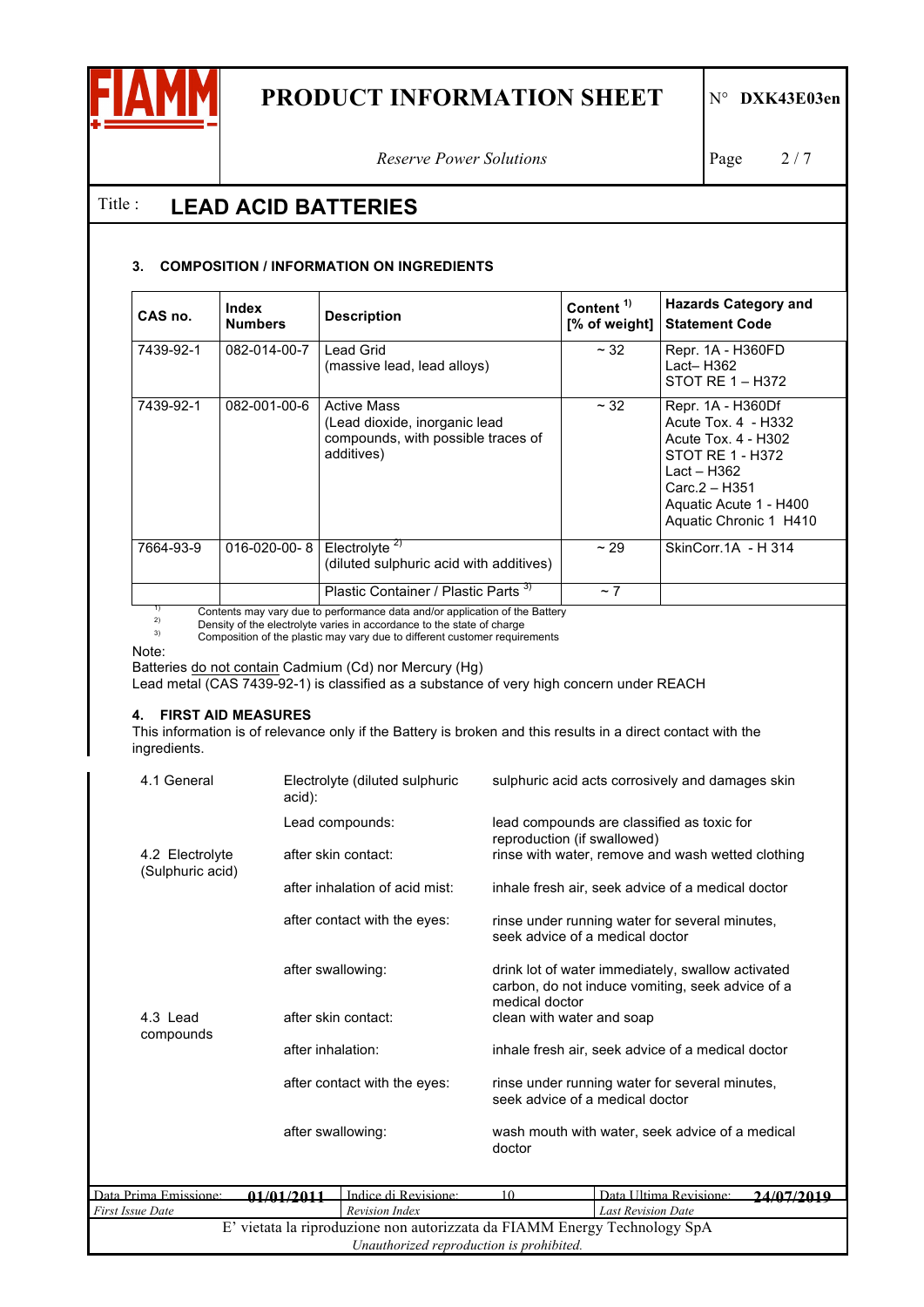

*Reserve Power Solutions* Page 3/7

### Title : **LEAD ACID BATTERIES**

#### **5. FIRE FIGHTING MEASURES**

#### **Suitable fire extinguishing agents:**

CO2 or dry powder extinguishing agents

#### **Unsuitable fire extinguishing agents:**  Water, if the battery voltage is above 120 V

#### **Special protective equipment:**

Protective goggles, respiratory protective equipment, acid protective equipment, acid-proof clothing in case of larger stationary battery plants or where larger quantities are stored.

#### **6. ACCIDENTAL RELEASE MEASURES**

This information is of relevance only if the battery is broken and the ingredients are released.

In the case of spillage, use a bonding agent, such as sand, to absorb spilt acid; use lime / sodium bicarbonate for neutralisation; dispose of with due regard to the official local regulations; do not allow penetration into the sewage system, into earth or water bodies.

#### **7. HANDLING AND STORAGE**

Store under roof in cool ambiance charged lead acid batteries do not freeze up to 50°C; prevent short circuits. Seek agreement with local water authorities in case of larger quantities of batteries to be stored. If batteries have to be stored, it is imperative that the instructions for use are observed.

#### **8. EXPOSURE CONTROLS / PERSONAL PROTECTION**

8.1 Lead and Lead compounds

No exposure to lead and lead containing battery paste during normal conditions of use.

8.2 Electrolyte (Sulphuric Acid diluted solution)

Exposure to sulphuric acid and acid mist might occur during filling and charging.

| Threshold value in<br>workplace:<br>Hazard symbol:<br>Personal protective<br>equipment:<br>CAS No: | basis.            | occupational exposure limits for sulphuric acid mist are regulated on a national<br>corrosive<br>protective goggles, rubber or PVC gloves, acid resistant clothing, safety boots.<br>7664-93-9 |                                                                                                                                                                                                             |                        |                  |  |
|----------------------------------------------------------------------------------------------------|-------------------|------------------------------------------------------------------------------------------------------------------------------------------------------------------------------------------------|-------------------------------------------------------------------------------------------------------------------------------------------------------------------------------------------------------------|------------------------|------------------|--|
| Hazard statements:                                                                                 | H314              |                                                                                                                                                                                                | Causes severe burns and eye damage.                                                                                                                                                                         |                        |                  |  |
| Precautionary                                                                                      | P <sub>102</sub>  |                                                                                                                                                                                                | Keep out of reach of children.                                                                                                                                                                              |                        |                  |  |
| Statements:                                                                                        | P210              |                                                                                                                                                                                                | Keep away from heat, hot surfaces, sparks, open flames<br>and other ignition sources. No smoking<br>IF in eyes. Rinse cautiously with water for several<br>minutes. Get immediate medical advice/attention. |                        |                  |  |
|                                                                                                    |                   | P305+P351+315                                                                                                                                                                                  |                                                                                                                                                                                                             |                        |                  |  |
|                                                                                                    | P309+315          |                                                                                                                                                                                                | IF exposed or if you feel unwell. Get immediate medical<br>advice/attention.                                                                                                                                |                        |                  |  |
|                                                                                                    |                   | Indice di Revisione:                                                                                                                                                                           |                                                                                                                                                                                                             |                        |                  |  |
| Prima Emissione:                                                                                   | <u>01/01/2011</u> |                                                                                                                                                                                                | 10 <sup>1</sup>                                                                                                                                                                                             | Data Ultima Revisione: | <i>24/07/201</i> |  |

| Data Prima Emissione:                                                     | 01/01/2011 | Indice di Revisione:                     |  | Data Illtima Revisione:   | 24/07/2010 |
|---------------------------------------------------------------------------|------------|------------------------------------------|--|---------------------------|------------|
| <b>First Issue Date</b>                                                   | .          | Revision Index                           |  | <b>Last Revision Date</b> |            |
| E' vietata la riproduzione non autorizzata da FIAMM Energy Technology SpA |            |                                          |  |                           |            |
|                                                                           |            | Unauthorized reproduction is prohibited. |  |                           |            |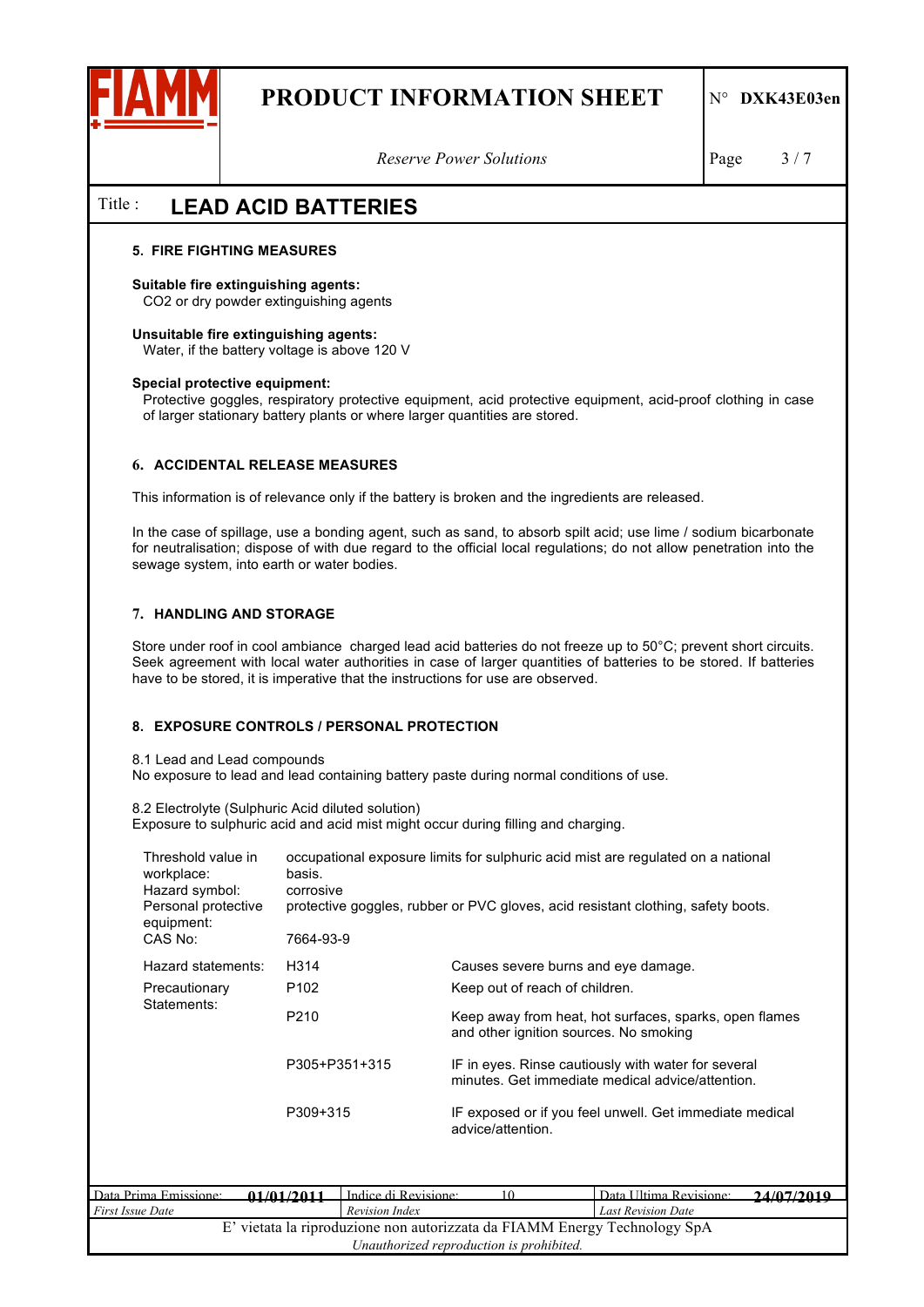

*Reserve Power Solutions* **Page** 4/7

### Title : **LEAD ACID BATTERIES**

#### **9. PHYSICAL AND CHEMICAL PROPERTIES**

| Lead and Lead compounds        | Electrolyte (diluted sulphuric acid solution) |
|--------------------------------|-----------------------------------------------|
|                                |                                               |
|                                | liquid                                        |
| grey                           | colourless                                    |
| odourless                      | odourless                                     |
|                                |                                               |
|                                |                                               |
| 327 °C                         | approx 35 to 60 $\degree$ C                   |
| 1740 °C                        | approx. 108 to 114 $^{\circ}$ C               |
| very low $(0.15 \text{ mg/l})$ | complete                                      |
| 11.35 g/cm3                    | 1.2 to 1.35 kg/l                              |
| N.A.                           | N.A.                                          |
|                                |                                               |
|                                | solid                                         |

Lead and Lead compounds used in Lead Acid batteries are poorly soluble in water, Lead can be dissolved in an acidic or alkaline environment only.

#### **10. STABILITY AND REACTIVITY** (referred to diluted sulphuric acid, density 1.2 ÷ 1.35 kg/l)

- Corrosive, non flammable liquid<br>• Thermal decomposition at 338°
- Thermal decomposition at 338°C.<br>• Destroys organic materials such as
- Destroys organic materials such as cardboard, wood, textiles.
- Reacts with metals, producing hydrogen
- Vigorous reactions on contact with sodium hydroxide and alkalis.

#### **11. TOXICOLOGICAL INFORMATION**

This information does not apply to the finished product "lead acid battery". This information only applies to its compounds in case of a broken product. Different exposure limits exist on a national level.

#### **11.1 Electrolyte (diluted sulphuric acid):**

Sulphuric Acid is intensely corrosive to skin and mucous membranes; the inhalation of mists may cause damage to the respiratory tract.

Acute toxicity data:

- LD<sub>50</sub> (oral, rat) =  $2.140$  mg/kg
- LC<sub>50</sub> (inhalation, rat) = 510 mg/m<sup>3</sup>/2h

#### **11.2 Lead and Lead compounds**

Lead and its compounds used in a Lead Acid Battery may cause damage to the blood, nerves and kidneys when ingested. The lead contained in the active material is classified as toxic for reproduction.

| Data Prima Emissione:                                                     | 01/01/2011 | Indice di Revisione:                     |  | Data Ultima Revisione:    | 24/07/2010 |  |
|---------------------------------------------------------------------------|------------|------------------------------------------|--|---------------------------|------------|--|
| <b>First Issue Date</b>                                                   | .          | Revision Index                           |  | <b>Last Revision Date</b> |            |  |
| E' vietata la riproduzione non autorizzata da FIAMM Energy Technology SpA |            |                                          |  |                           |            |  |
|                                                                           |            | Unauthorized reproduction is prohibited. |  |                           |            |  |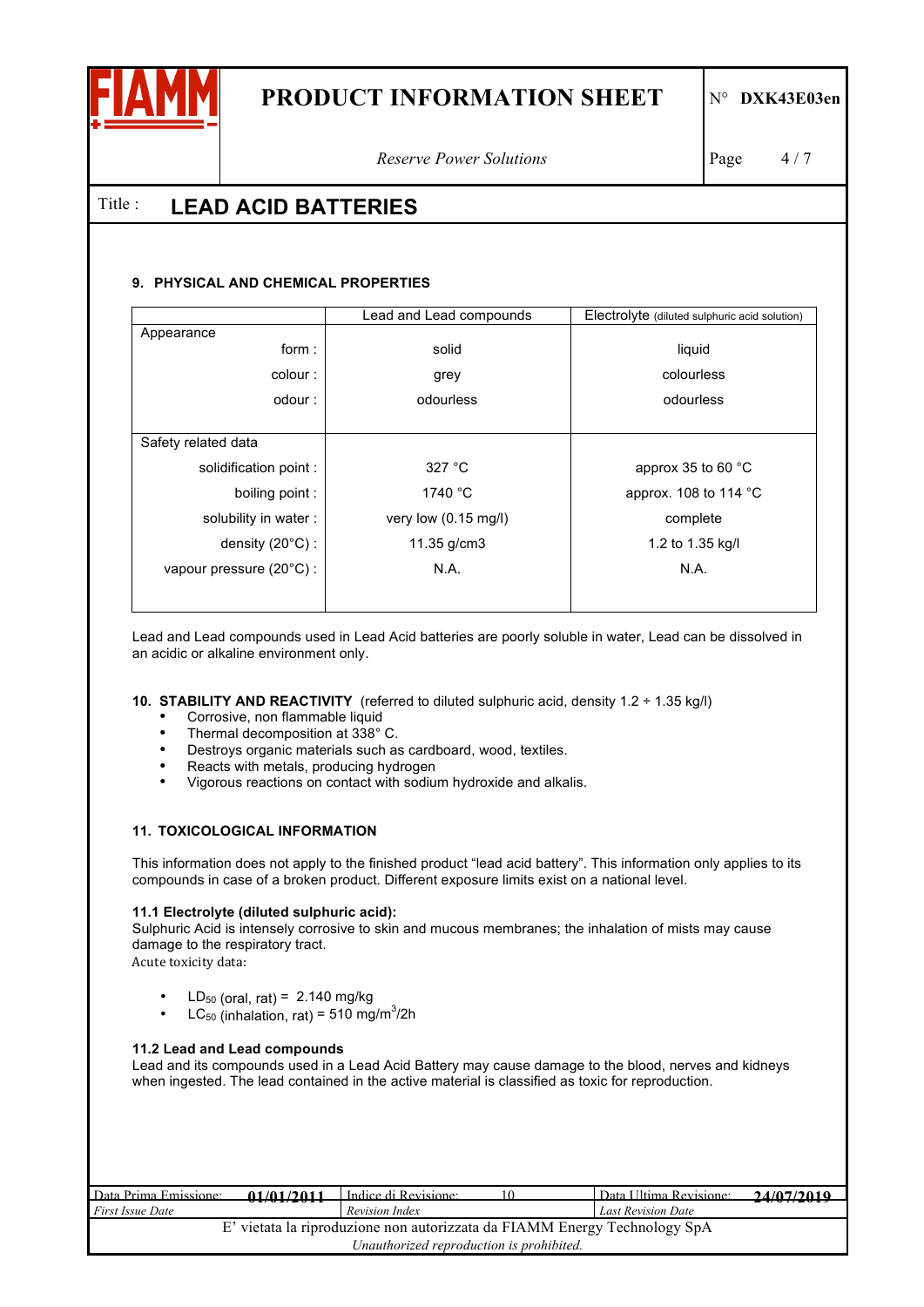

*Reserve Power Solutions* Page 5/7

### Title : **LEAD ACID BATTERIES**

#### **12. ECOLOGICAL INFORMATION**

This information is of relevance if the battery is broken and the ingredients are released to the environment.

#### **12.1 Electrolyte (diluted sulphuric acid)**

In order to avoid damage to the sewage system, the acid has to be neutralised by means of lime or sodium carbonate before disposal. Ecological damage is possible by change of pH. The electrolyte solution reacts with water and organic substances, causing damage to flora and fauna. The electrolyte may also contain soluble components of lead that can be toxic to aquatic environments

#### **12.2 Lead and Lead compounds**

Chemical and physical treatment is required for the elimination from water. Waste water containing lead must not be disposed of in an untreated condition.

Lead metal grids are not classified as eco-toxic.

#### **13. DISPOSAL CONSIDERATIONS**

Spent lead acid batteries (EWC 160601\*) are subject to regulation of the EU Battery Directive and its adoptions into national legislation on the composition and end of life management of batteries.

Spent Lead Acid batteries are recycled in lead refineries (secondary lead smelters). The components of a spent Lead Acid battery are recycled or reprocessed.

To simplify the collection and recycling or reprocessing process, spent Lead Acid batteries must not be mixed with other batteries.

By no means may the electrolyte (diluted sulphuric acid) be emptied in an inexpert manner. This process is to be carried out by the processing companies only.

*\*200133 EWC may be used for municipal collected batteries.*

| Data Prima Emissione:                                                     | 01/01/2011 | Indice di Revisione: | Data Ultima Revisione:    | 24/07/2010 |  |  |
|---------------------------------------------------------------------------|------------|----------------------|---------------------------|------------|--|--|
| <i>First Issue Date</i>                                                   | .          | Revision Index       | <b>Last Revision Date</b> | --------   |  |  |
| E' vietata la riproduzione non autorizzata da FIAMM Energy Technology SpA |            |                      |                           |            |  |  |
| Unauthorized reproduction is prohibited.                                  |            |                      |                           |            |  |  |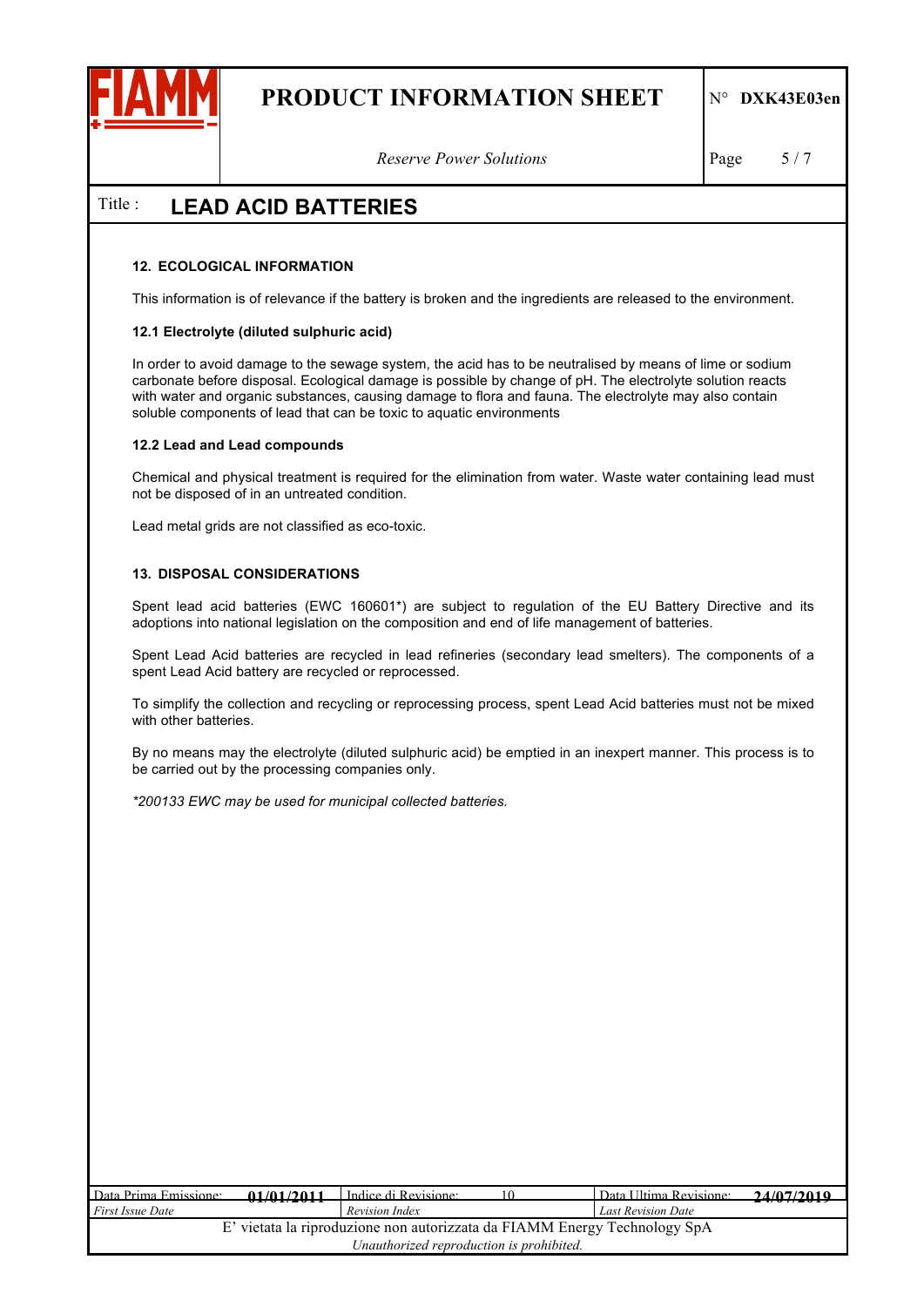

*Reserve Power Solutions* Page 6/7

### Title : **LEAD ACID BATTERIES**

#### **14. TRANSPORT INFORMATION**

# Land Transport (ADR/RID, U.S. DOT)<br>UN N°:

UN2794<br>Class 8 Classification ADR/RID: Proper Shipping Name: BATTERIES, WET, FILLED WITH ACID, electric storage Packing Group ADR: not assigned Packing Instruction P 801 Label required: Corrosive ADR/RID: New batteries are excepted from all ADR/RID (special provision 598).

## Sea Transport (IMDG Code)<br>UN N°<sup>.</sup>

Classification: Class 8 Packing Group: not assigned Packing Instruction P 801<br>EmS-FIRE & SPILL: F-A, S-B EmS-FIRE & SPILL: Label required: Corrosive Marine Pollutant **no** 

UN N°: UN2794 Proper Shipping Name: BATTERIES, WET, FILLED WITH ACID, electric storage

# **Air Transport (IATA-DGR)**

Classification: Packing Group: Packing Instruction P 870 Label required: Corrosive

UN 2794<br>Class 8 Proper Shipping Name: BATTERIES, WET, FILLED WITH ACID, electric storage<br>Packing Group: not assigned

#### **15. REGULATORY INFORMATION**

The following legislation do not apply to lead-acid batteries:

- RoHS directive 2002/95/EC, updated by directive 2011/65/UE<br>• Low Voltage directive 73/23/EEC, updated by directive 2006/9
- Low Voltage directive 73/23/EEC, updated by directive 2006/95/EC, if the voltage is < 75 V
- ELV directive 2000/53/EC
- EMC directive 89/336/EEC, updated by directive 2004/108/EC

In accordance with EU Battery Directive and the respective national legislation, Lead Acid batteries have to be marked by a crossed out dust bin with the chemical symbol for lead shown below, together with the ISO return/recycling symbol.



| Data Prima Emissione:                                                     | 01/01/2011 | Indice di Revisione: |  | Data Ultima Revisione:    | 24/07/2010 |  |
|---------------------------------------------------------------------------|------------|----------------------|--|---------------------------|------------|--|
| <i>First Issue Date</i>                                                   |            | Revision Index       |  | <b>Last Revision Date</b> |            |  |
| E' vietata la riproduzione non autorizzata da FIAMM Energy Technology SpA |            |                      |  |                           |            |  |
| Unauthorized reproduction is prohibited.                                  |            |                      |  |                           |            |  |